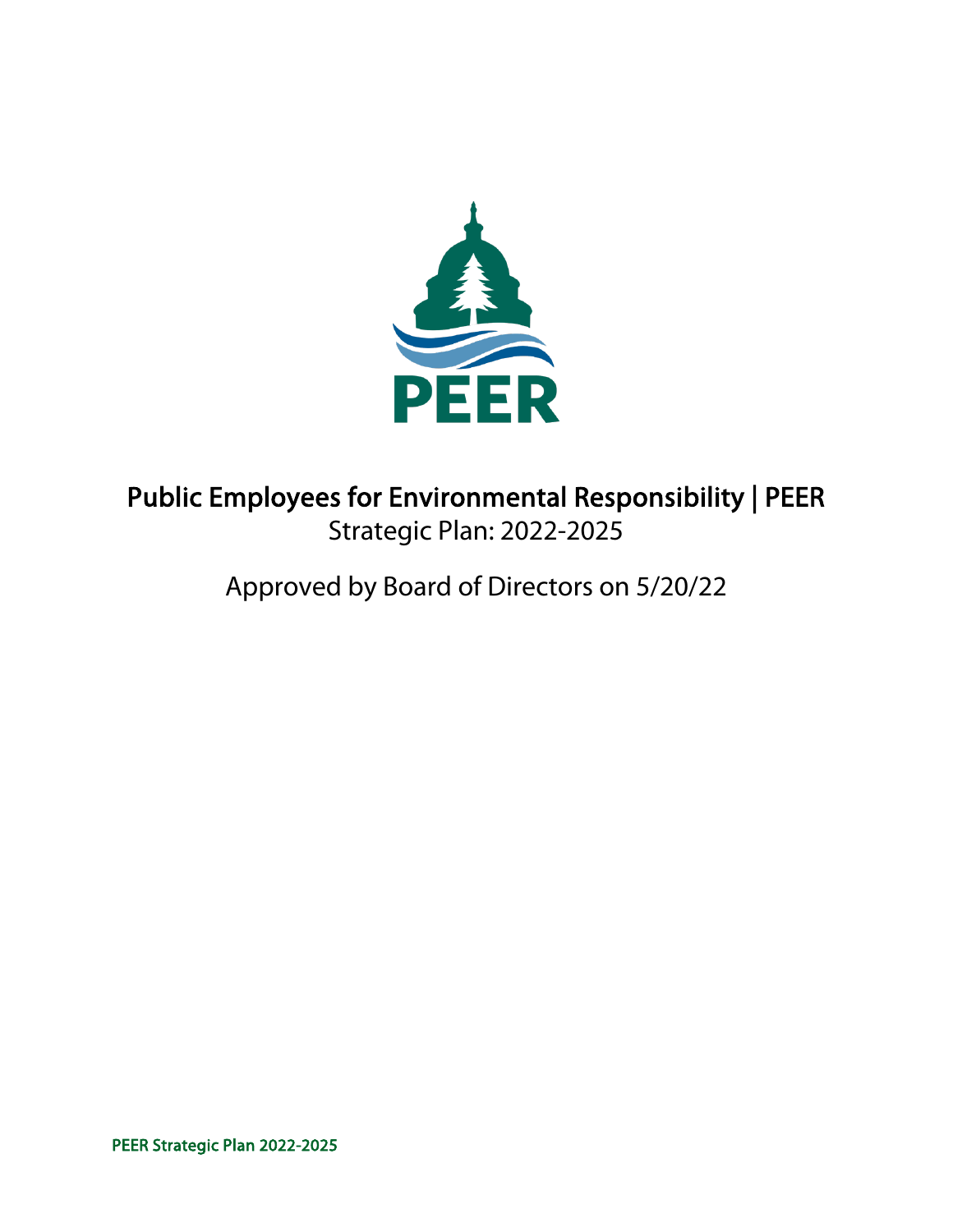### **INTRODUCTION**

PEER believes that our nation's public health and environment are best protected by a government workforce that embraces the ideals of transparency, inclusion, and accountability. That is why we vigorously defend environmental whistleblowers in government and partner with current and former government employees who want to make a difference in the world around them.

Our work is urgent. Climate change, biodiversity loss, and toxic pollution are all occurring in the context of governments' weakening ability to address these crises. This has been caused in part by a decline in scientific integrity in government, the capture of many government agencies by special interests, and rising distrust in many parts of the country of government programs and agencies.

This strategic plan charts PEER's course over the next three years. It articulates PEER's vision, mission, and the core values that drive our work, and it outlines our goals, strategies, and initiatives. It also describes PEER's projects and the goals, activities, outcomes, and indicators of success for those projects. This plan will help us continue our work with renewed vigor and purpose while staying true to our mission.

### VISION – What do we strive to achieve?

We envision a future in which government agencies work to protect the environment, natural resources, and public health in ways that are transparent, legal, based in sound science, equitable, and free of undue political influence.

### MISSION – Why do we exist?

PEER protects public employees who protect our environment, natural resources, and public health. We support current and former environmental and public health professionals, land managers, scientists, enforcement officers, and other civil servants dedicated to upholding environmental laws and values across federal, state, local, and tribal governments.

### VALUES – What are the core beliefs that guide our work?

- $\rightarrow$  Accountability. We deliver on our promises, and we are accountable to our clients, to our board of directors, to the public, and to the people we serve. We use donated funds effectively and efficiently.
- $\rightarrow$  Transparency. We communicate the reasons for our actions, and we operate with honesty.
- $\rightarrow$  Integrity. We conduct our work using informed, ethical decision-making and sound science. We hold ourselves to high ethical standards.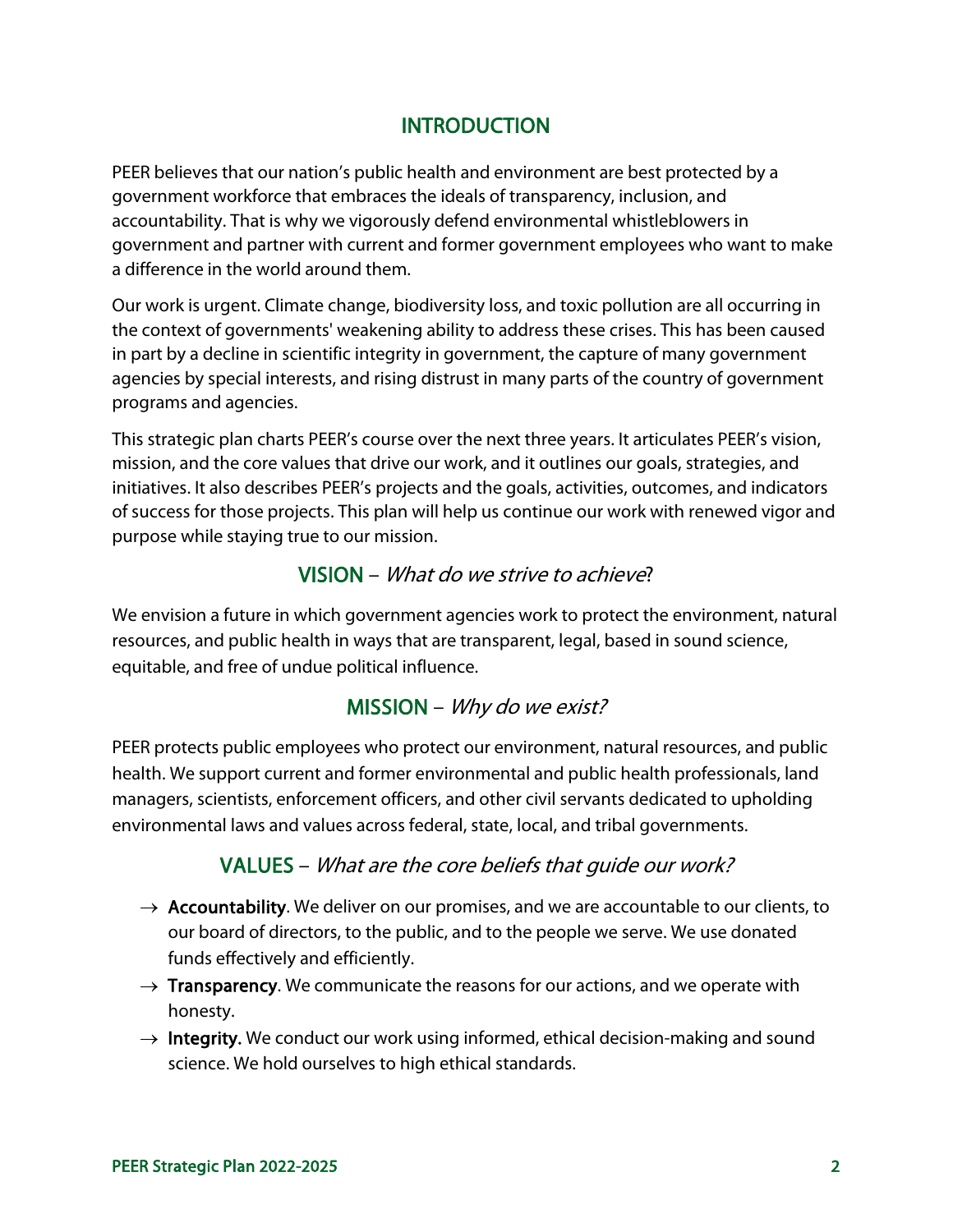$\rightarrow$  Commitment to clients. We stand with our clients and represent them on agreedupon matters diligently, without charge, no matter how long their case may take to resolve.

### OUR COMPETENCIES - What does PEER bring to the table?

- $\rightarrow$  A dedicated legal defense team with deep experience and knowledge of public sector employment law and environmental litigation.
- $\rightarrow$  An uncompromising approach to whistleblower defense and environmental litigation.
- $\rightarrow$  Connections to current and former government employees who help guide our work.
- $\rightarrow$  A dedicated, compassionate, and professional staff who represent clients zealously without charge.
- $\rightarrow$  A deep understanding of complex legal and political systems.
- $\rightarrow$  A commitment to elevating diverse perspectives and supporting the environmental justice work of marginalized and historically disempowered communities.

### GOALS – What are the outcomes that we aim to realize?

- $\rightarrow$  Support current and former public employees who seek a higher standard of environmental ethics and scientific integrity within their agencies.
- $\rightarrow$  Protect and Restore public lands, wildlife habitats and waters and all of our natural environments.
- $\rightarrow$  Address the climate crisis.
- $\rightarrow$  Minimize toxic pollution in the environment.
- $\rightarrow$  Improve public health.
- $\rightarrow$  Build coalitions that will achieve lasting environmental and public health improvements for diverse habitats and communities.

### STRATEGIES – How do we achieve our goals?

- 1. Protect public employees. We use all legal and administrative means and apply public and political pressure to support employees who suffer retaliation or other negative consequences because of their work protecting the environment.
- 2. Increase government transparency. Maintaining government transparency is essential for environmental protection and to ensure that government serves the public good. PEER works with current and former government employees, usually anonymously, to address issues through official channels and bring hidden information into the light of day.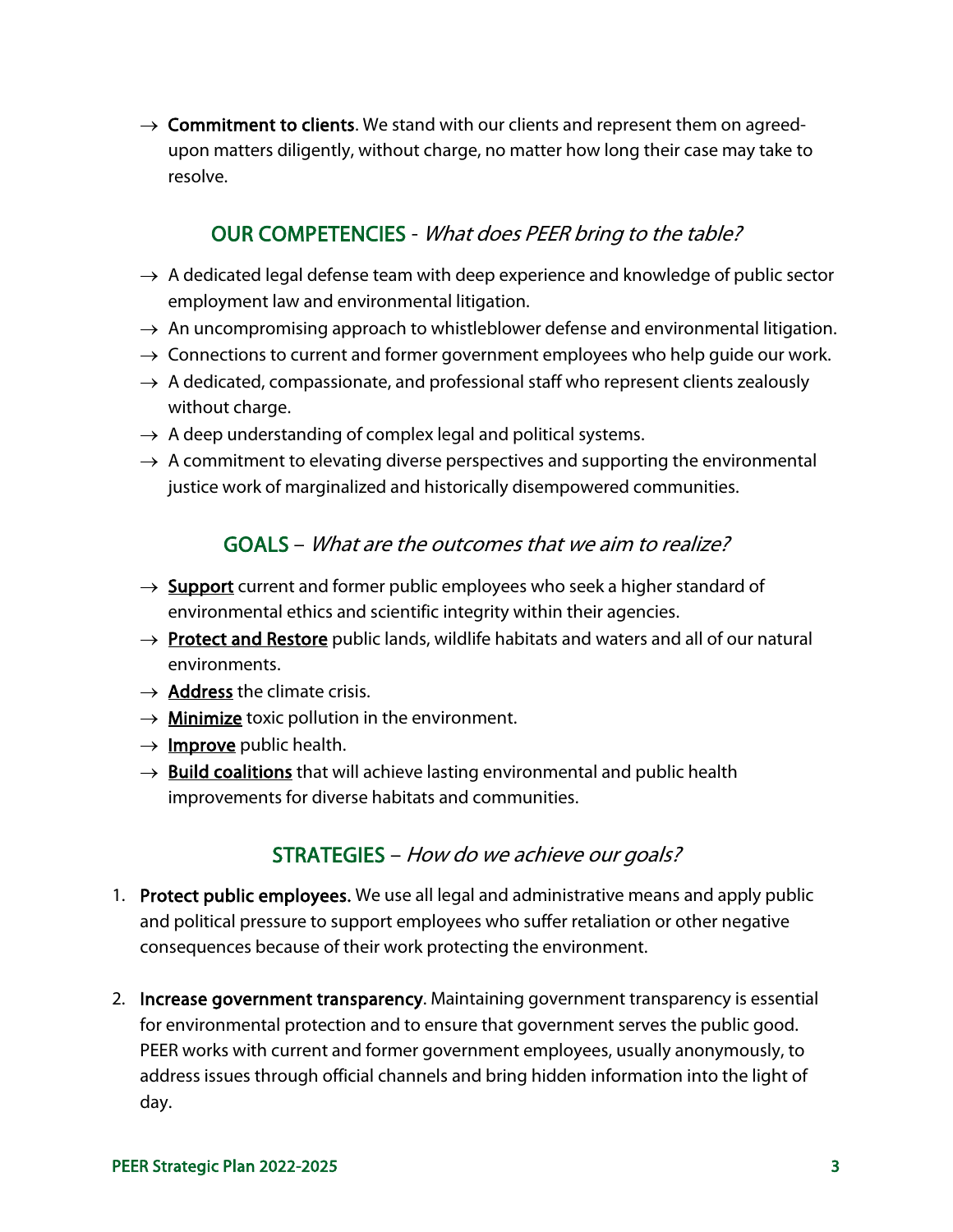- 3. Improve laws and regulations. PEER engages in litigation and advocacy to ensure the enforcement and implementation of environmental laws, the use of sound science in decision-making, and adherence to the rule of law. We work to provide solutions to environmental problems both nationally and locally.
- 4. Expand collaboration with other groups. Building lasting change requires coalitions working toward common goals. PEER partners with groups on projects and litigation and provides counsel to other nonprofits within our areas of expertise.
- 5. Elevate lesser heard voices. Finding solutions to environmental problems requires the involvement of marginalized and disempowered communities. PEER works with current and former government employees to elevate the voices of individuals, communities, and local coalitions often unheard.

### INITIATIVES – What are we doing to support our strategies?

- 1. Supporting whistleblowers. PEER supports public employee whistleblowers by providing specialized no-cost attorney representation. We aim to make government accountable to the public and protect employees who protect the environment.
- 2. Improving transparency in government. PEER works relentlessly to bring visibility to government actions by using freedom of information laws, filing complaints with Inspectors General and the Office of Special Counsel, working with oversight bodies, informing the press, and engaging in litigation.
- 3. Strengthening scientific integrity. PEER works to improve laws and policies addressing scientific integrity and supports agency scientists who suffer from political interference and suppression of their work. We do this by filing scientific integrity complaints, seeking administrative and legal redress, and shining a light on improper government actions.
- 4. Protecting public lands and biodiversity. Public lands, waters, and wildlife are continually under threat, whether from mismanagement, political interference, resource extraction, the changing climate, habitat destruction, or excessive hunting and fishing. PEER works with public employees to identify problems in their agencies to ensure that wildlife and natural spaces are effectively restored and protected.
- 5. Addressing the climate crisis. PEER works to ensure the implementation of ambitious climate actions that increase clean energy and preserve nature and biodiversity. We are a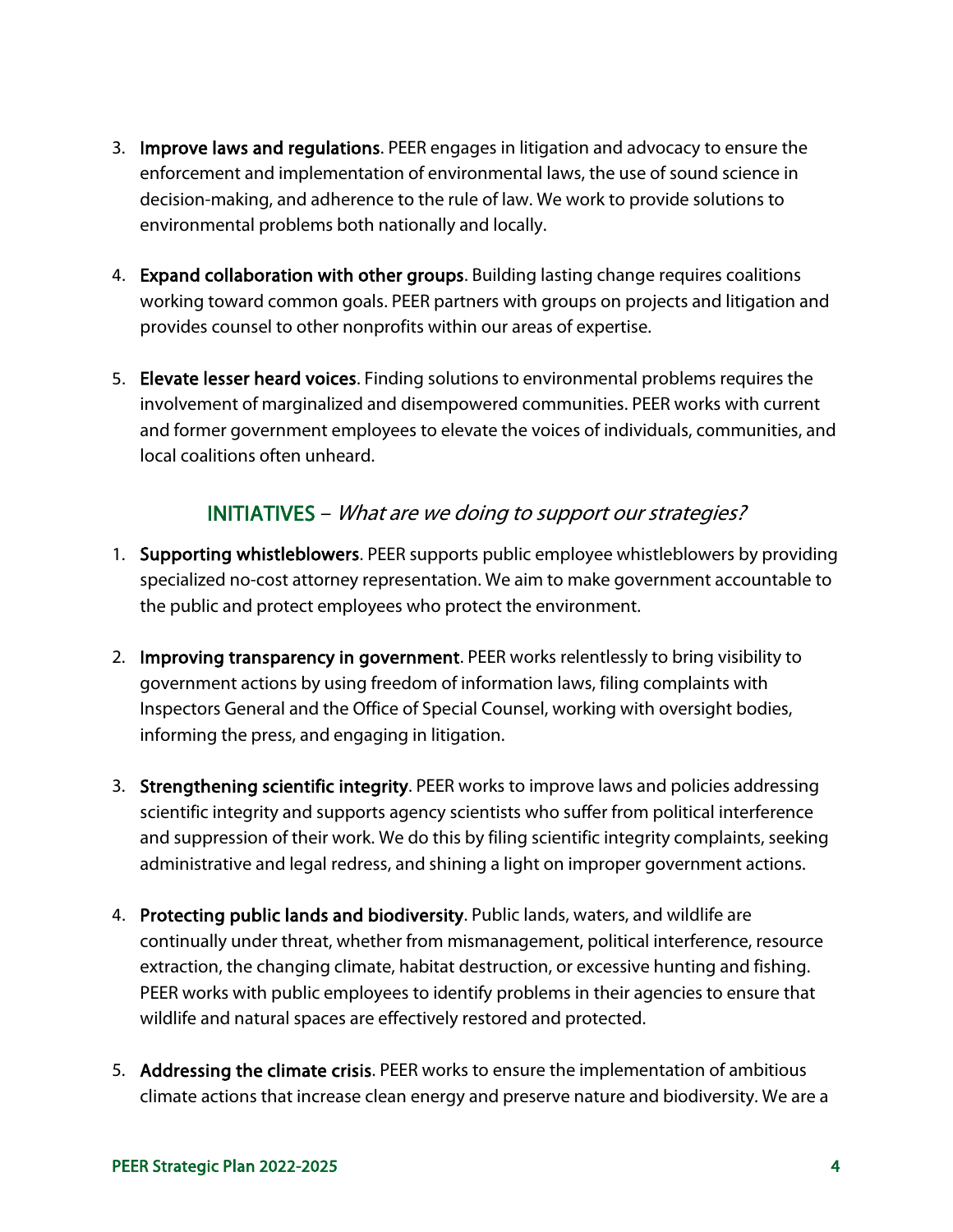watchdog for hidden dangers and scams that result from any new climate programs and advocate for systems to evaluate the effectiveness of climate and energy programs.

- 6. Reducing toxic chemicals and improving chemical safety. Government regulatory agencies allow toxic chemicals and dangerous use of pesticides to be released into the environment, negatively affecting communities, public health, and natural spaces. PEER works to expose wrongdoing and challenge the industry capture of our regulatory agencies through litigation and working alongside public employees to protect our health and the environment.
- 7. Improving public health. Air pollution, water pollution, and toxic chemicals adversely impact public health. Under-regulation, under-enforcement, industry capture, and the absence of regulatory standards are to blame. PEER aims to expose government failures, provide constructive solutions to problems, and litigate action to ensure the proper protection of public health across all facets of society. We partner with impacted communities to elevate public health issues of importance to them.
- 8. Strengthening enforcement of environmental laws. Even as the need for strong environmental and natural resource protection is growing, enforcement programs are facing declining budgets, lower staffing levels, and sinking morale. The failure to hold polluters accountable for breaking environmental laws creates an uneven economic playing field and weakens environmental and public health protections. If agencies are poorly staffed and overwhelmed, they cannot uphold their conservation and protection mandates. That is why PEER works to support the enforcement of environmental and natural resource laws at the federal, state, and local levels.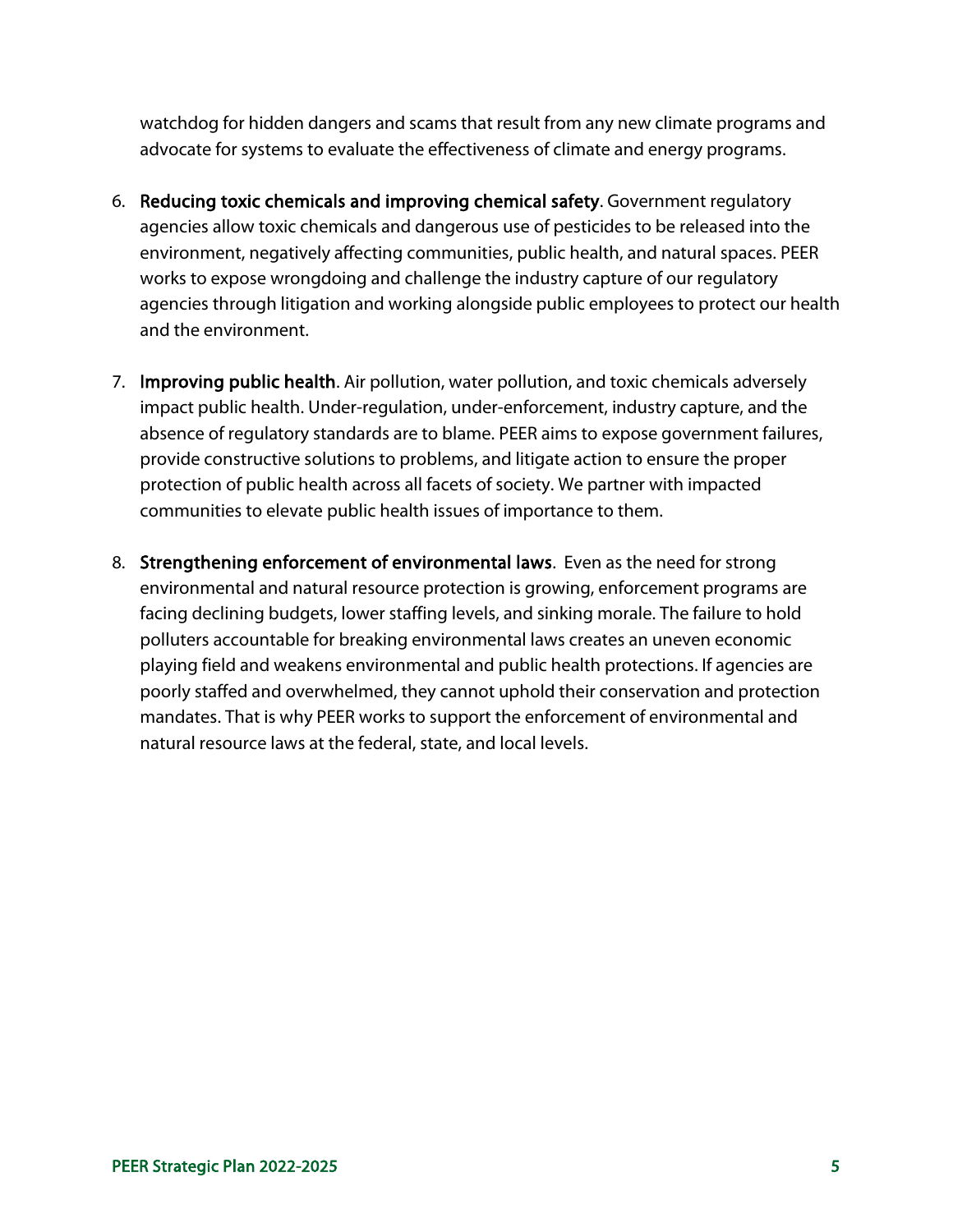# Project: Defend Environmental Whistleblowers and Public Employees

Purpose: Provide pro bono legal representation and advice to public employees who are working to protect the environment and who suffer retaliation or other negative consequences because of their work.

Project Goal: Public employees can work without fear of retaliation. Government works to protect public health and the environment.

- $\triangleright$  Key Initiative: Supporting whistleblowers.
- **PEER's Key Competency:** Dedicated legal defense team with deep experience and knowledge of public sector employment law and environmental litigation.

#### Three Year Outcomes:

- Stronger whistleblower protection laws and policies.
- Increased public awareness of the important role whistleblowers play in protecting the environment and enhancing, accountability, and transparency in government actions.

#### Short Term Activities:

- Provide legal representation and counsel to 35 public employees and conduct at least 5 employee-driven campaigns.
- Represent clients before Merit Systems Protection Board and other judicial and administrative forums.
- Represent clients and provide disclosures to Inspector Generals, Occupational Safety and Health Administration, Office of Special Counsel and other administrative bodies.
- Gather information using tools such as public information requests, scientific integrity complaints, data quality complaints.
- Organize public campaigns around employee issues to pressure government agencies to address underlying environmental issues raised by clients.

#### Success Indicator:

PEER successfully addresses clients' concerns and resolves underlying environmental issues and problems.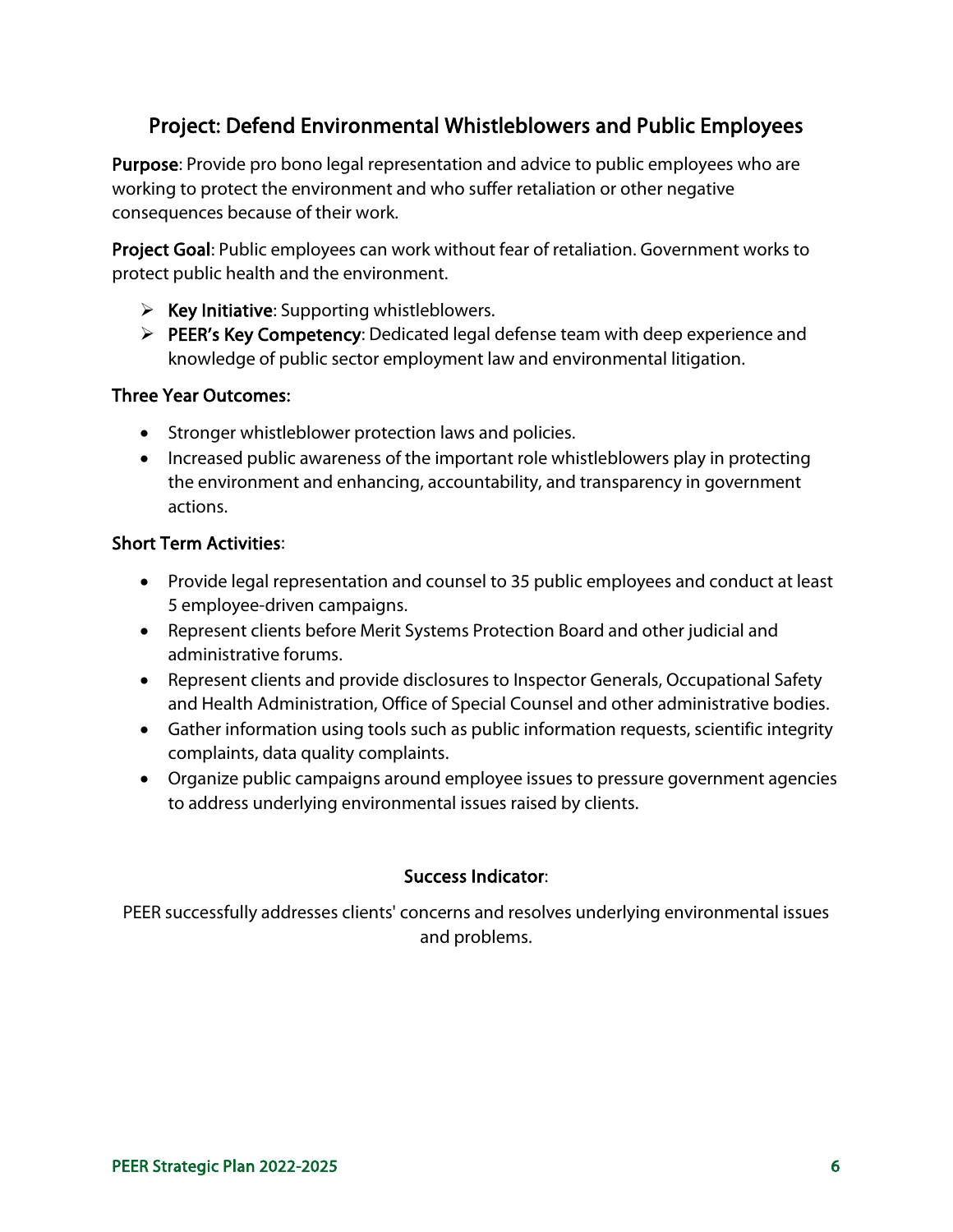# Project: Increase Government Transparency

Purpose: Advocate for increased government transparency and use available laws to bring information that governments want to keep hidden into the public domain.

Project Goal: Greater government transparency, improved decision-making processes, and more public involvement in government decision making.

- $\triangleright$  Key Initiative: Improving transparency in government.
- $\triangleright$  PEER's Key Competency: A deep understanding of complex legal and political systems.

#### Three Year Outcomes:

• Meaningful laws are passed that provide greater protection of government records and public access to information.

#### Short Term Activities:

- Submit letters of support for statutory changes for three laws
- File 10 Freedom of Information Act (FOIA) Lawsuits
- File 50 FOIA or other public information requests
- Conduct 2 webinars for the general public
- Publish 2 op-eds and 2 blogs

#### Success Indicator:

Successful release of information in 50 percent of the instances where PEER files a FOIA request.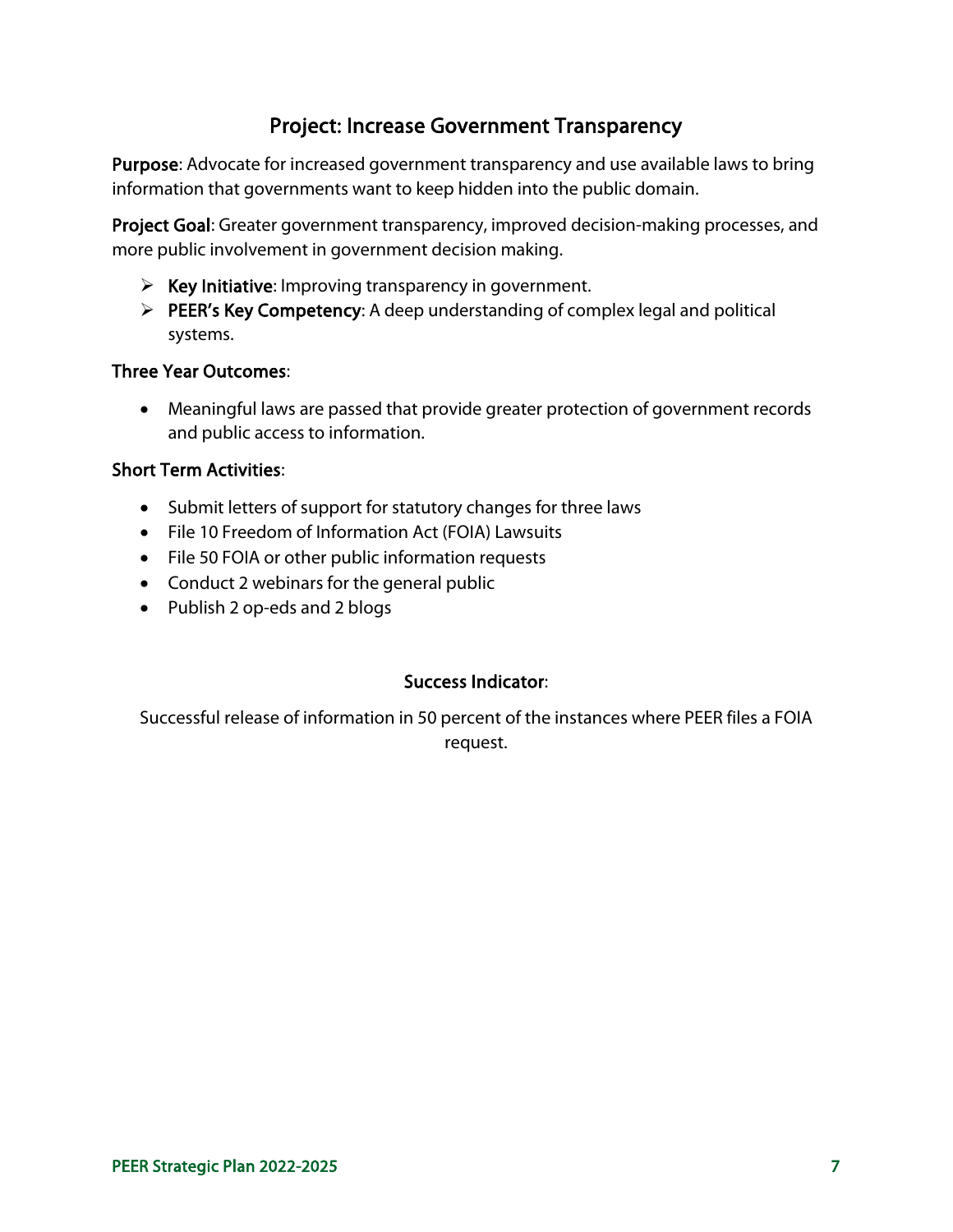# Project: Strengthen Scientific Integrity

Purpose: Work to implement new scientific integrity policies in federal agencies, which are broken and need to be fixed.

Project Goal: Federal agencies have policies that protect scientific integrity and promote the highest scientific and ethical standards.

- $\triangleright$  Key Initiative: Strengthening scientific integrity.
- PEER's Key Competency: An uncompromising approach to whistleblower defense and environmental litigation.

#### Three Year Outcomes:

• President's Scientific Integrity Task Force, EPA, USDA, Department of Interior, and NOAA adopt scientific integrity policies that provide strong protections for scientists who file misconduct complaints, ensure that supervisors are not evaluating the complaints of their subordinates, and penalize managers who punish whistleblowers.

### Short Term Activities:

- File comments with agencies on improving their scientific integrity policies.
- Publish three op-eds
- Hold one PEER webinar
- 15 earned media credits
- Develop model scientific integrity policy; use this model to evaluate scientific integrity task force recommendations and new scientific integrity policies proposed by agencies.
- File scientific integrity complaints on behalf of scientists as needed.

### Success Indicator:

All federal agencies adopt robust scientific integrity policies.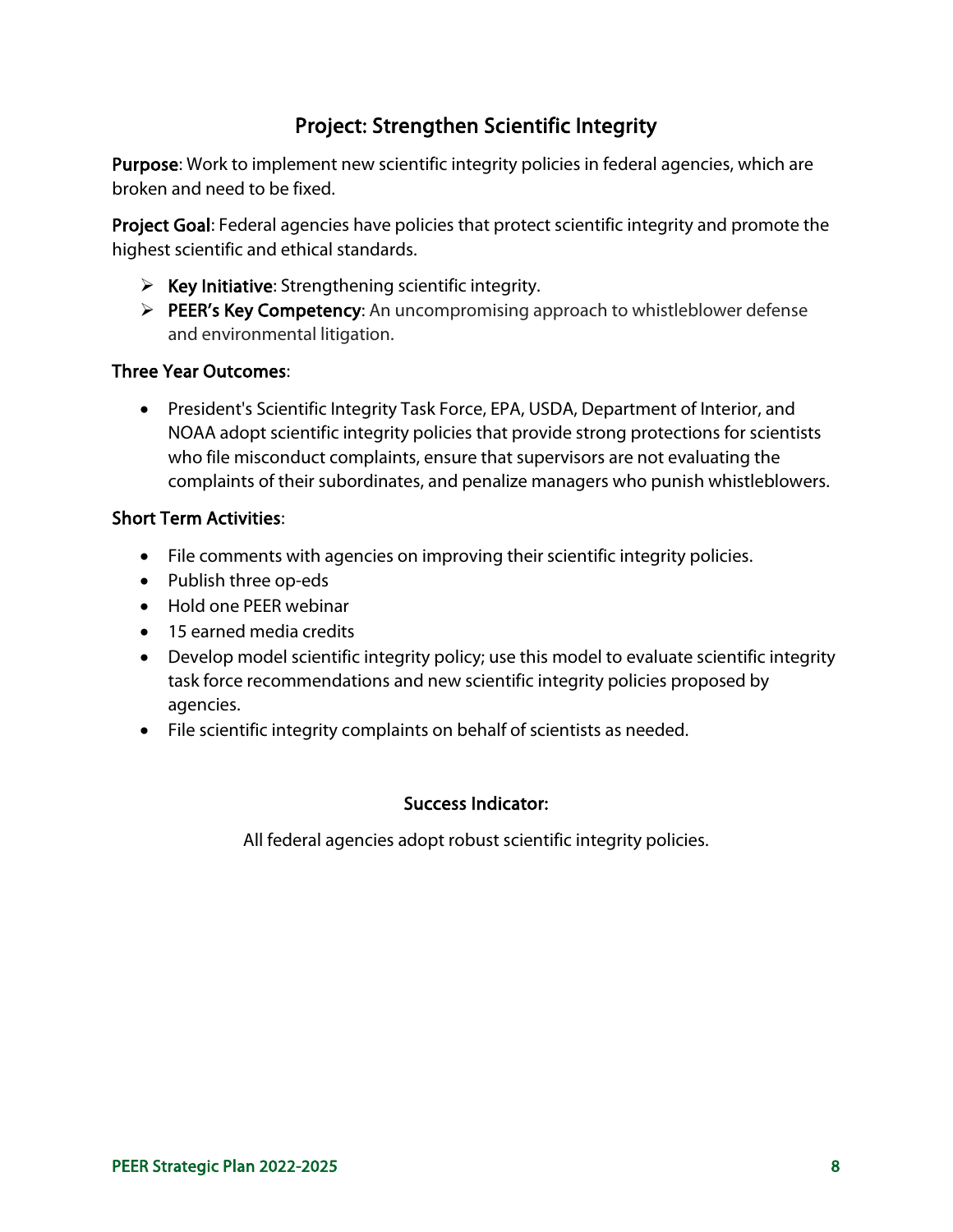# Project: Protect the Environment and Wildlife Through Litigation

Purpose: File lawsuits to support implementation of environmental, wildlife, waters, and public land protective laws.

Project Goal: Improve protections for the environment, wildlife, and public land health.

- $\triangleright$  Key Initiative: Protecting public lands and biodiversity.
- PEER's Key Competency: An uncompromising approach to whistleblower defense and environmental litigation.

#### Three Year Outcomes:

- General outcomes will depend on future judicial decisions.
- Current litigation aims include better protections for the Louisiana Black Bear, preventing the improper approvals of e-bikes in National Parks, ensuring that air tour overflight plans for National Parks adhere to the law and minimize environmental impacts, and strengthening hazardous waste regulations to protect worker and public health.

#### Short Term Activities:

Complete a yearly litigation docket of 3-10 environmental and wildlife protection cases.

#### Success Indicator:

Success indicators will vary depending on the lawsuits PEER files. Indicators include greater legal protections for fish and wildlife species, improved wild habitats, better protections for visitors and wildlife in parks and other environmental benefits.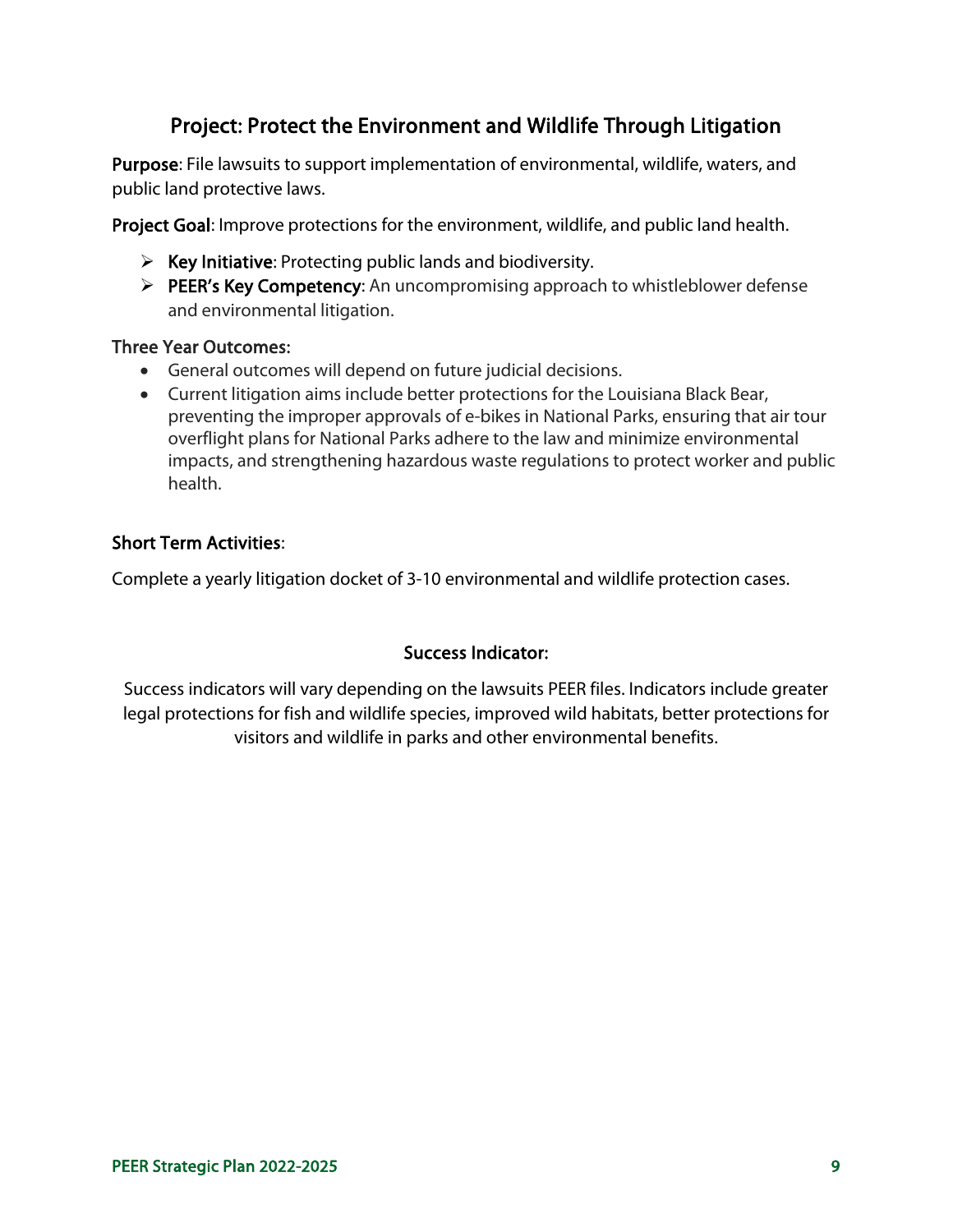# Project: Improve Management of Public Lands

Purpose: Ensure the Bureau of Land Management, the National Park Service, the National Forest Service and other land use agencies implement policies that support ambitious conservation and climate targets.

Project Goal: Thirty percent of the land and waters in the U.S. are protected, and U.S. land use agencies support and promote conservation values.

- $\triangleright$  Key Initiative: Protecting public lands, waters, and biodiversity.
- $\triangleright$  PEER's Competency: An uncompromising approach to whistleblower and environmental defense.

#### Three Year Outcomes:

- Support 30 X 30 goals with meaningful conservation definitions and mapping of progress toward these conservation goals.
- Adequate staffing of National Park Service, Bureau of Land Management and other public lands agencies.
- Increase in wilderness areas and protections for these wilderness areas.

#### Short Term Activities:

- Share land health geospatial map that is publicly available.
- Challenge agency actions that undermine conservation and climate targets.
- Report on obstacles to the President's 30x30 goals with recommendations to address obstacles.

#### Success Indicators:

Agencies provide increased protections for public lands, waters, wildlife, and biodiversity.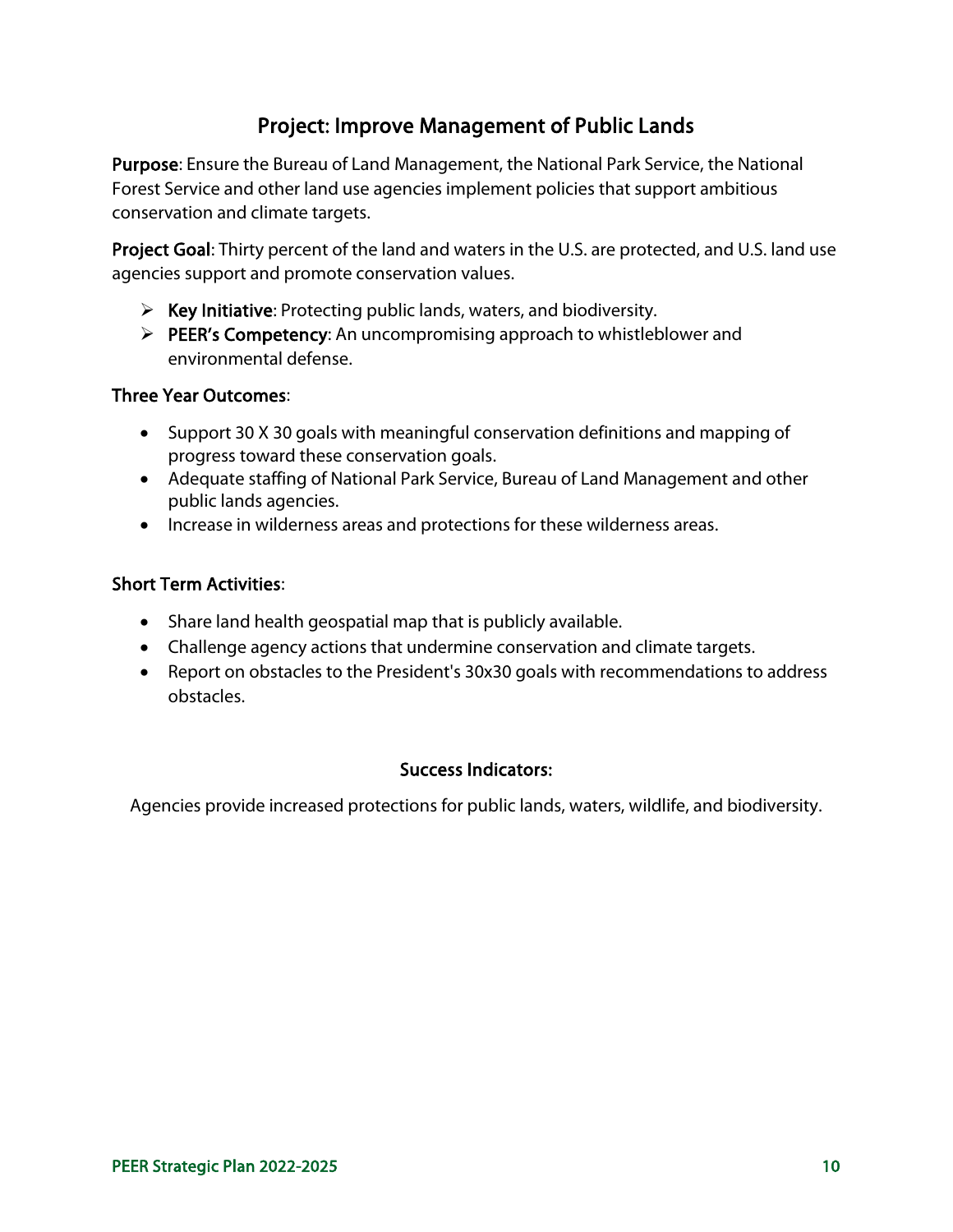# Project: Address the Crisis of Toxic Pollution

Purpose: Protect public health and wildlife from PFAS and other toxic contamination.

Project Goal: Governments implement science-based laws, regulations and policies that minimize risks from PFAS and other toxic contamination

- $\triangleright$  Key Initiative: Reducing toxic chemicals and improving chemical safety.
- PEER's Key Competency: An uncompromising approach to whistleblower defense and environmental litigation.

#### Three Year Outcomes

- More robust review of the safety of new and existing chemicals at EPA.
- Science-based definition of PFAS.
- EPA regulating PFAS as a class.
- All non-essential PFAS uses banned at federal level.
- Safe management and disposal of PFAS and PFAS-contaminated waste.
- Minimize use of confidential business information status to shield important health information from the public.

#### Short Term Activities:

- Share knowledge on the extent of PFAS contamination based on EPA data
- Support introduction of legislation to manage waste contaminated with PFAS
- Support getting PFAS out of firefighter gear
- Support getting PFAS out of plastic containers that may contain beverages and other liquid consumer products.
- Share PFAS resources on PEER website with EPA data
- Hold 2 webinars for members of the public
- Publish 5 blogs and 2 op-eds on issues raised

#### Success Indicator:

Decreasing amount of toxic PFAS released into the environment.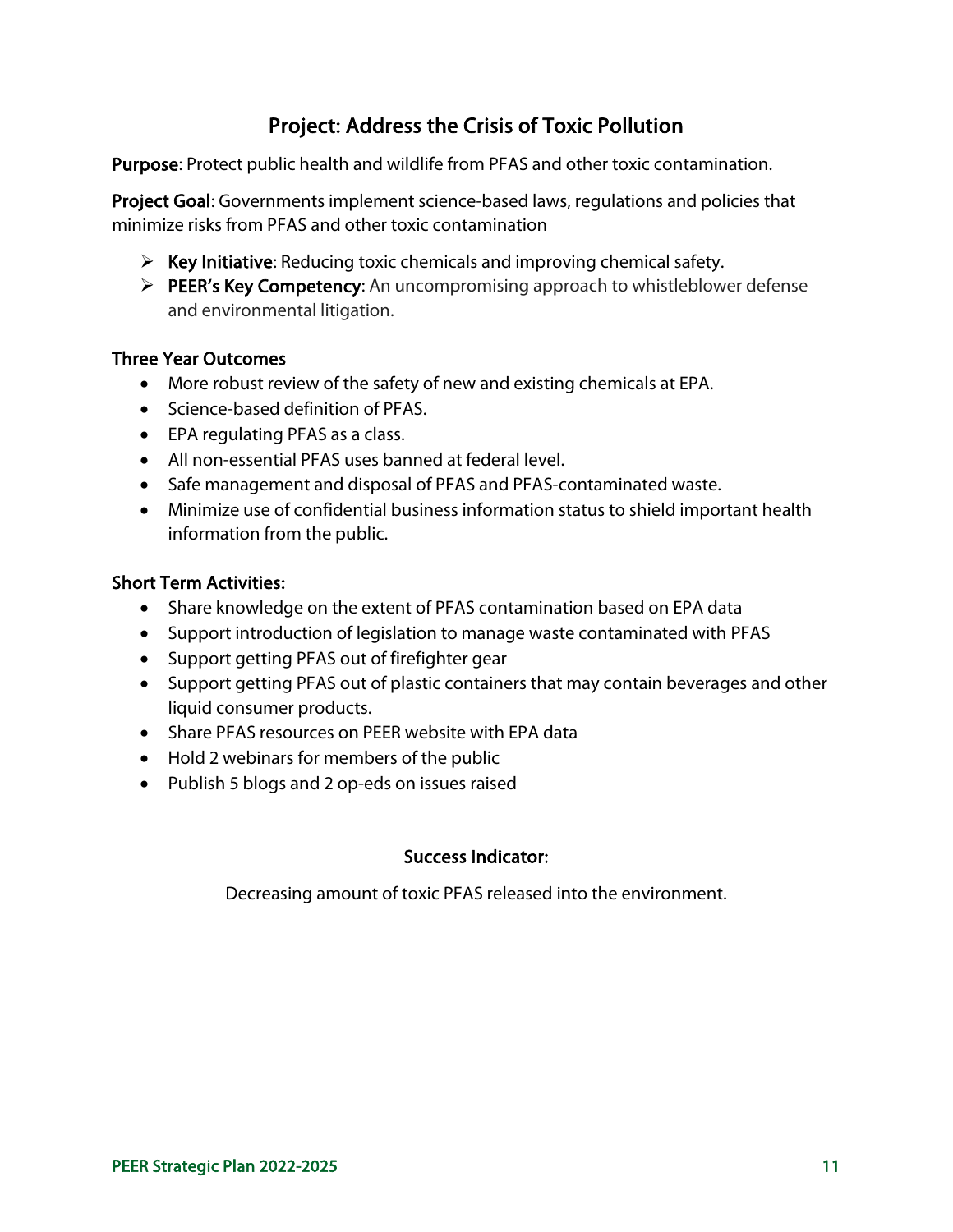# Project: Build Climate Integrity

Purpose: Address the urgent threat of climate change.

Project Goal: Hold governments accountable to ambitious climate goals. Ensure these goals are based on sound science and policy supports holistic approaches to reducing greenhouse gas emissions and building resiliency in our communities.

- $\triangleright$  Key Initiative: Addressing the climate crisis.
- PEER's Competency: A deep understanding of complex legal and political systems.

#### Three Year Outcomes:

- Federal and state agencies engage in more transparent, science-driven decisionmaking with respect to renewable energy credits, and subsidies for GHG reduction and storage.
- Federal and state renewable energy programs deliver real renewable energy and other climate benefits.
- States begin eliminating dirty sources, e.g., biomass and incineration, from "clean" energy portfolios.
- All levels of government develop more robust biodiversity and land protection initiatives, understanding that land and water protection are key to building resiliency in human and natural ecosystems.

#### Short Term Activities:

- Pressure public land use agencies to build capacity issues in order to address the Biden administration's climate and conservation goals.
- Release BLM land health and grazing database with recommendations for improving collection to drive policy on BLM lands.
- Produce two reports that expose how offsets and renewable energy credits can be used to greenwash and provide recommendations for corrections.
- Hold two webinars.
- Publish 5 blogs, 3 op-eds on issues raised.

#### Success Indicator:

Federal and state programs produce verifiable results in reducing  $CO<sub>2</sub>$  and greenhouse gas equivalent emissions and/or improve the health of public lands to absorb carbon and improve resiliency.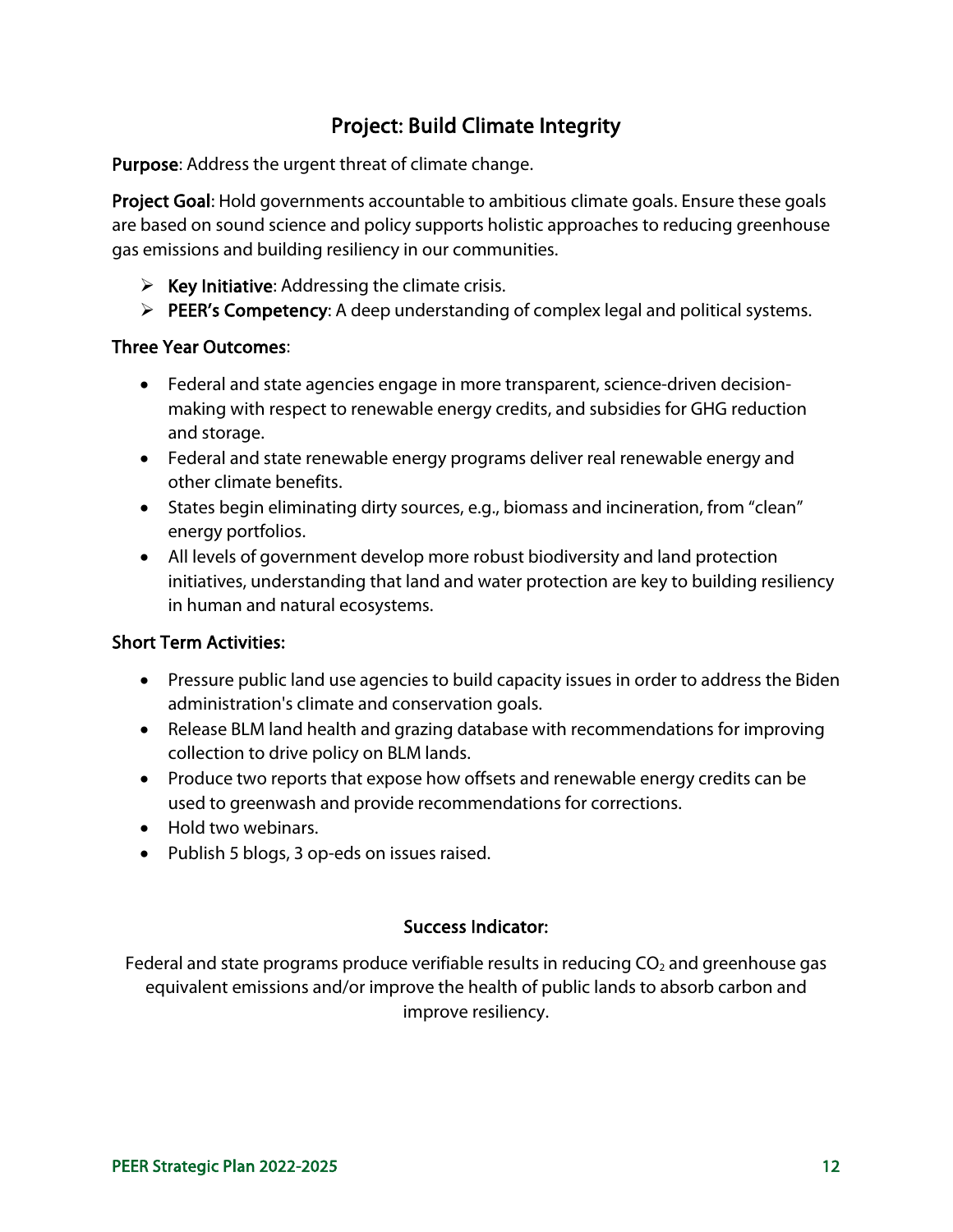# Project: Reduce Use of Toxic Pesticides

Purpose: Protect public health and wildlife by reducing use of toxic pesticides.

Project Goal: Ensure that decision-making, laws, regulations, and policies are science-based and minimize risks to human health and the environment.

- $\triangleright$  Key Initiative: Reducing toxic chemicals and improving chemical safety.
- PEER's Competency: An uncompromising approach whistleblower and environmental defense.

#### Three Year Outcomes:

- Removal of PFAS from pesticides.
- Improvement in management processes for approving pesticides.
- Better use of science in evaluating risks and greater transparency in government decision-making.
- Better protections for honeybees and other pollinators nationally.
- An end to aerial spraying in at least one state.

#### Short Term Goals:

- Ban PFAS in pesticides
- Strengthen buffers and label restrictions
- Strengthen pesticide registration process
- Support efforts to tighten emergency exemption process
- Support efforts to improve revocation process
- Support legislative reforms to pesticides laws nationally and at the state level.

#### Success Indicator:

Improve public and wildlife health by decreasing the amount of toxic pesticides released into the environment.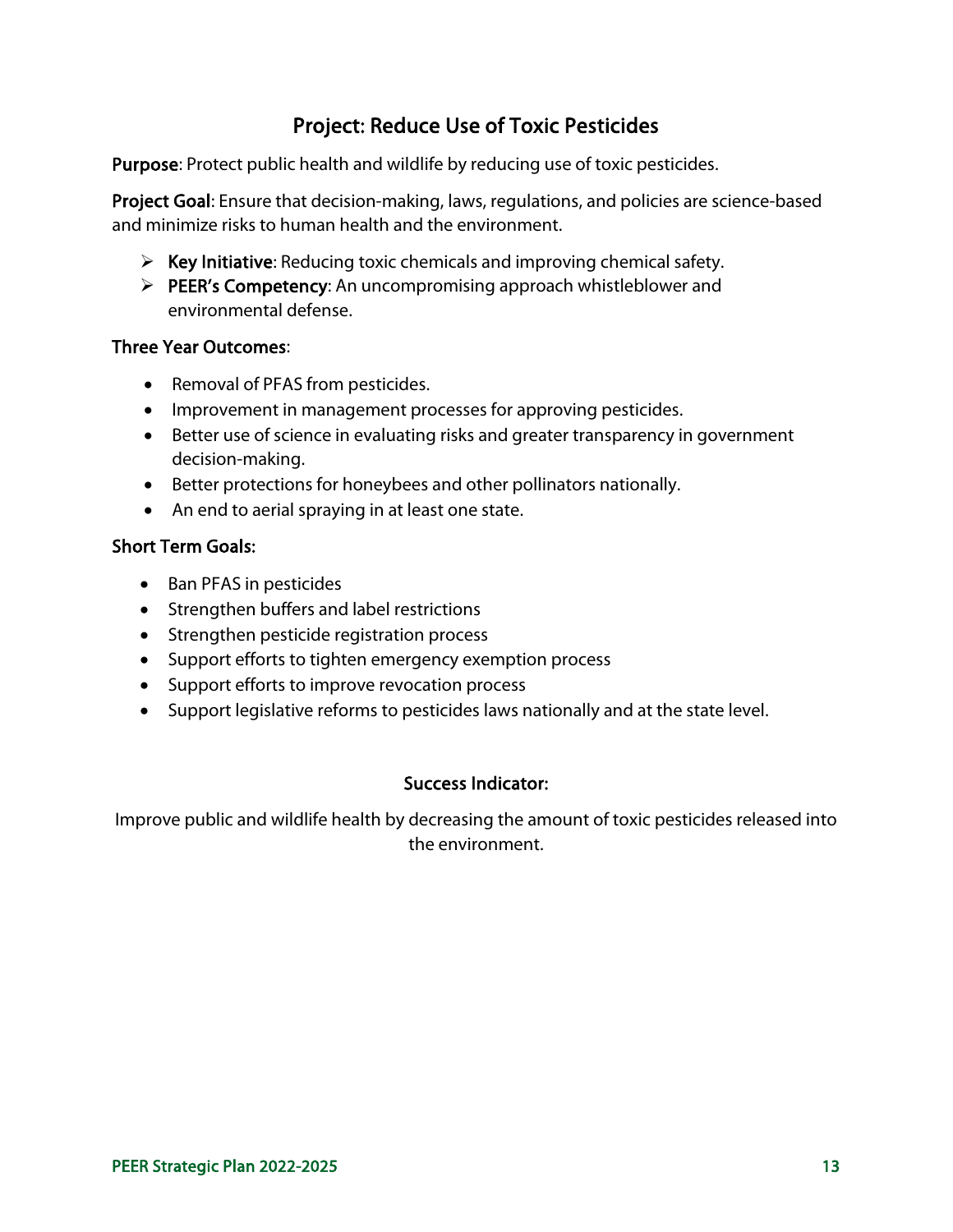# Project: Address Regional Environmental Concerns

Purpose: Address regional concerns that public employees bring to us, independent of national campaigns and priorities.

Project Goal: Address the concerns of public employees.

- $\triangleright$  Key Initiative: Strengthening compliance with environmental laws.
- PEER's Key Competency: Connections to current and former government employees who help guide our work.

Three Year Outcomes: Case and issue specific.

Short Term Activities: Case and issue specific.

#### Success Indicator:

Indicators will be case and issue specific. Public employees, non-profits, and diverse communities feel comfortable approaching PEER for legal support and advice. PEER is seen as a reliable partner.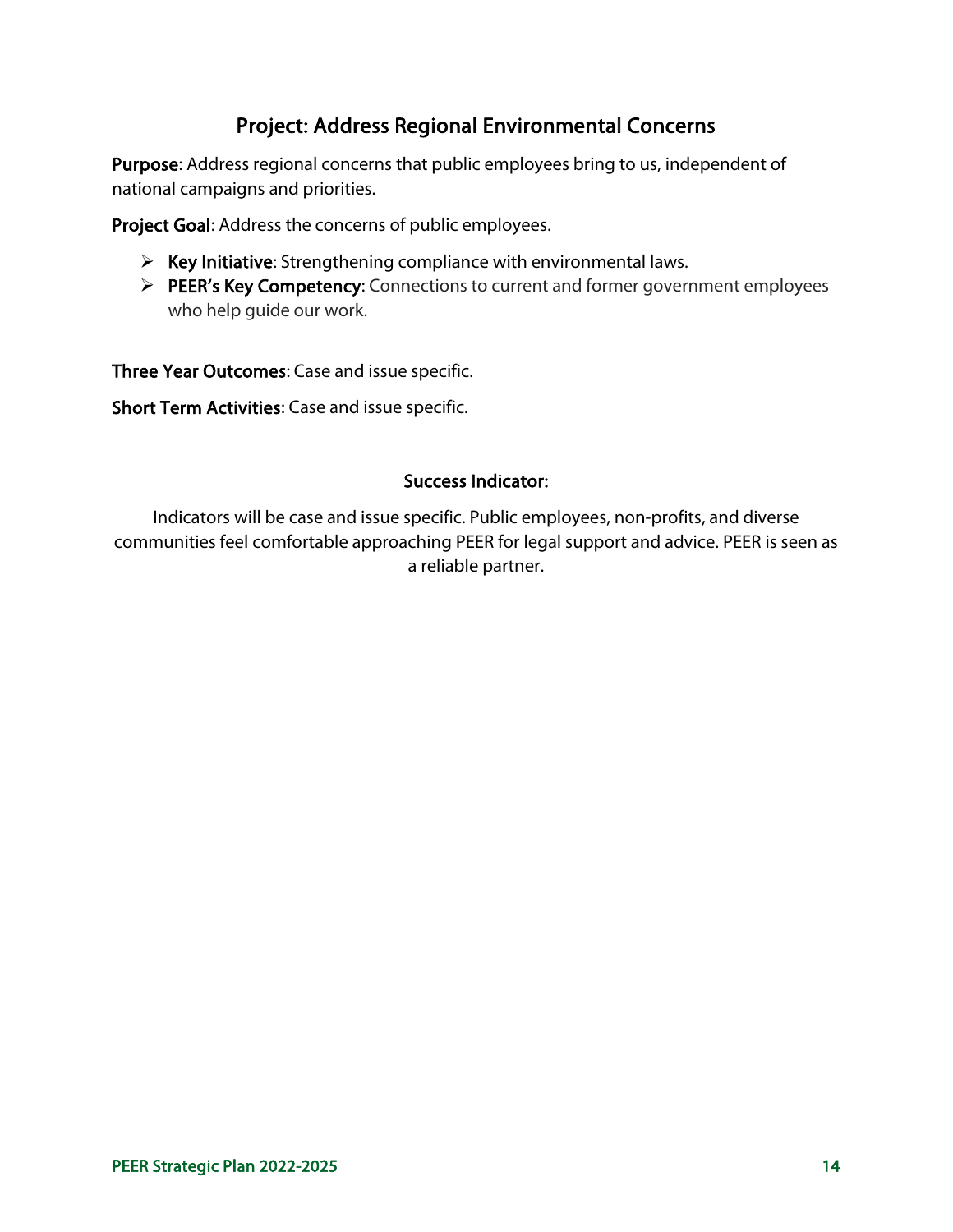### Project: Respond to Intakes and Emerging Issues

Purpose: Address issues and concerns public employees bring to us, and respond to emerging topics as needed.

Project Goal: Respond to and address every meritorious issue brough to us by current and public employees.

- $\triangleright$  Key Initiative: Supporting whistleblowers and public employees with environmental and public health concerns.
- $\triangleright$  PEER's Key Competency: A deep understanding of complex legal and political systems.

Three Year Outcomes: Case and Issue specific.

Short Term Activities: Case and issue specific.

#### Success Indicators:

PEER remains a nimble organization that can respond to the needs of public employees and react quickly to environmental policies and issues.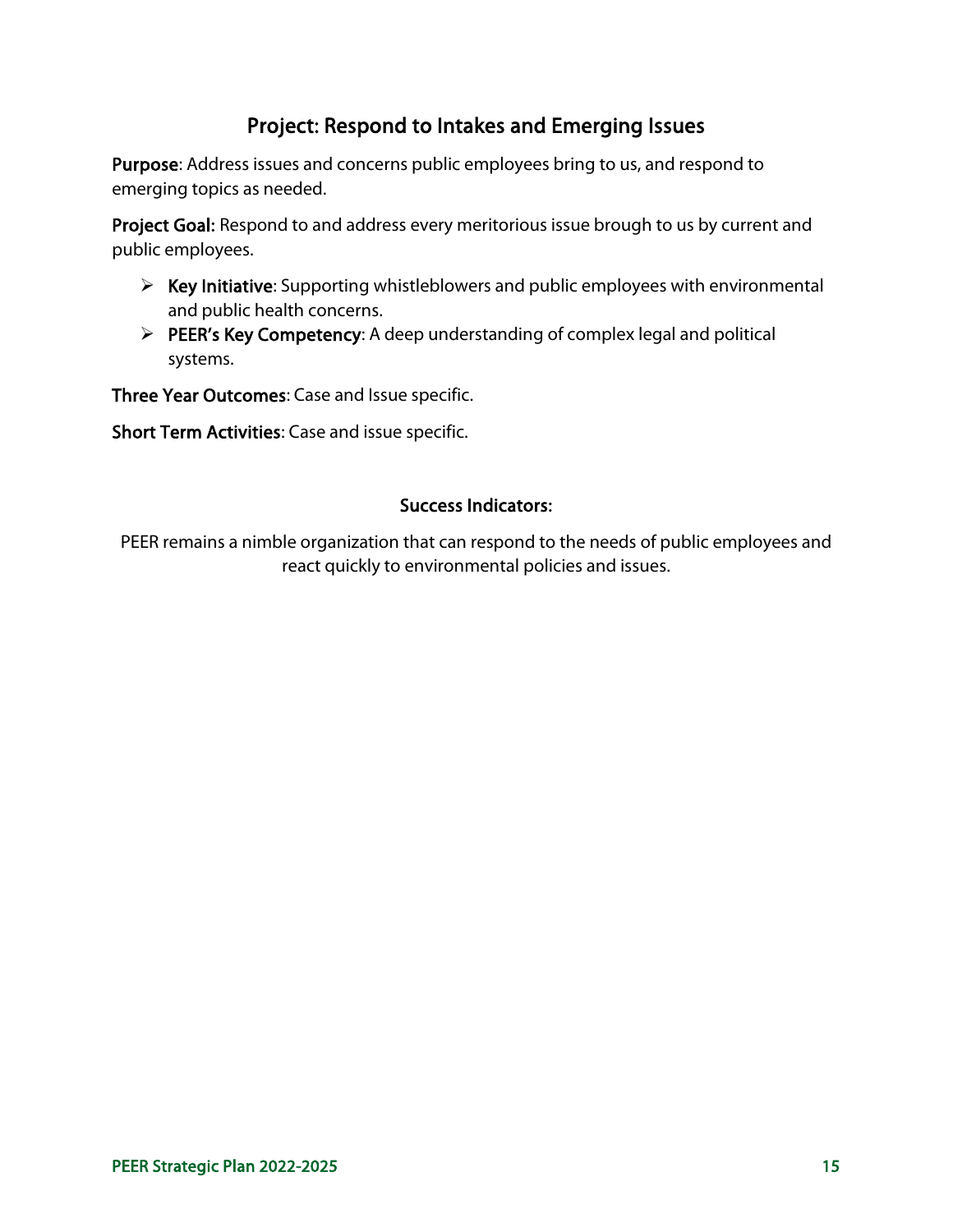### DEVELOPMENT OPERATIONS GOALS

Addendum A

#### Development Vision

The goal of the Development Department at PEER is to grow restricted and unrestricted revenue, deepen board and staff engagement in fundraising, and create a cohesive donor experience that is true to PEER's unique brand.

#### Supporting Documentation

Each year, the Development Team creates a fiscal Development Operations Plan that states goals, objectives, activities, and metrics. The Plan is updated annually and is tied to organizational outcomes, budget, and strategies.

#### 3-Year Development Goals

At the end of the 3-year strategic plan, the Development team envisions a robust and datadriven development program, a healthy donor pipeline for PEER, a fully-fledged foundation program, an active development committee of the board, a strong but nascent legacy program, and an engaged staff committed to development efforts.

| FY 2022              | FY 2023                   | FY 2024              | October 2025            |
|----------------------|---------------------------|----------------------|-------------------------|
| Conduct an           | Create and launch         | Increase legacy      | Fully formed            |
| assessment of legacy | formal legacy giving      | giving participation | Legacy Program          |
| prospects            | program                   |                      |                         |
| Grow budget by       | Grow budget by            | Grow budget by       | FY22 Budget             |
| \$60,000 by building | \$225,000 by building     | \$225,000 by         | $=$ \$1,404,006.00      |
| donor pipeline and   | donor pipeline and        | building donor       |                         |
| growing foundation   | growing foundation        | pipeline and         | <b>FY25 Goal Budget</b> |
| program              | program                   | growing foundation   | $=$ \$1,914,006.00*     |
|                      |                           | program              |                         |
| Form and staff       | Development               | Development          | Development             |
| Development          | <b>Committee fulfills</b> | Committee fulfills   | Committee is well-      |
| Committee of the     | year-2 goals              | year-3 goals         | versed in               |
| <b>Board</b>         |                           |                      | development and         |
|                      |                           |                      | feels prepared for      |
|                      |                           |                      | legacy/endowment        |
|                      |                           |                      | campaign**              |
| Improve data quality | Carry out ongoing         | Carry out ongoing    | Database is             |
| and database systems | data quality              | data quality         | scrubbed and            |
|                      | assessments and           | assessments and      | ready for rigorous      |
|                      | improvements              | improvements         | campaigns               |

#### Operational Development Goals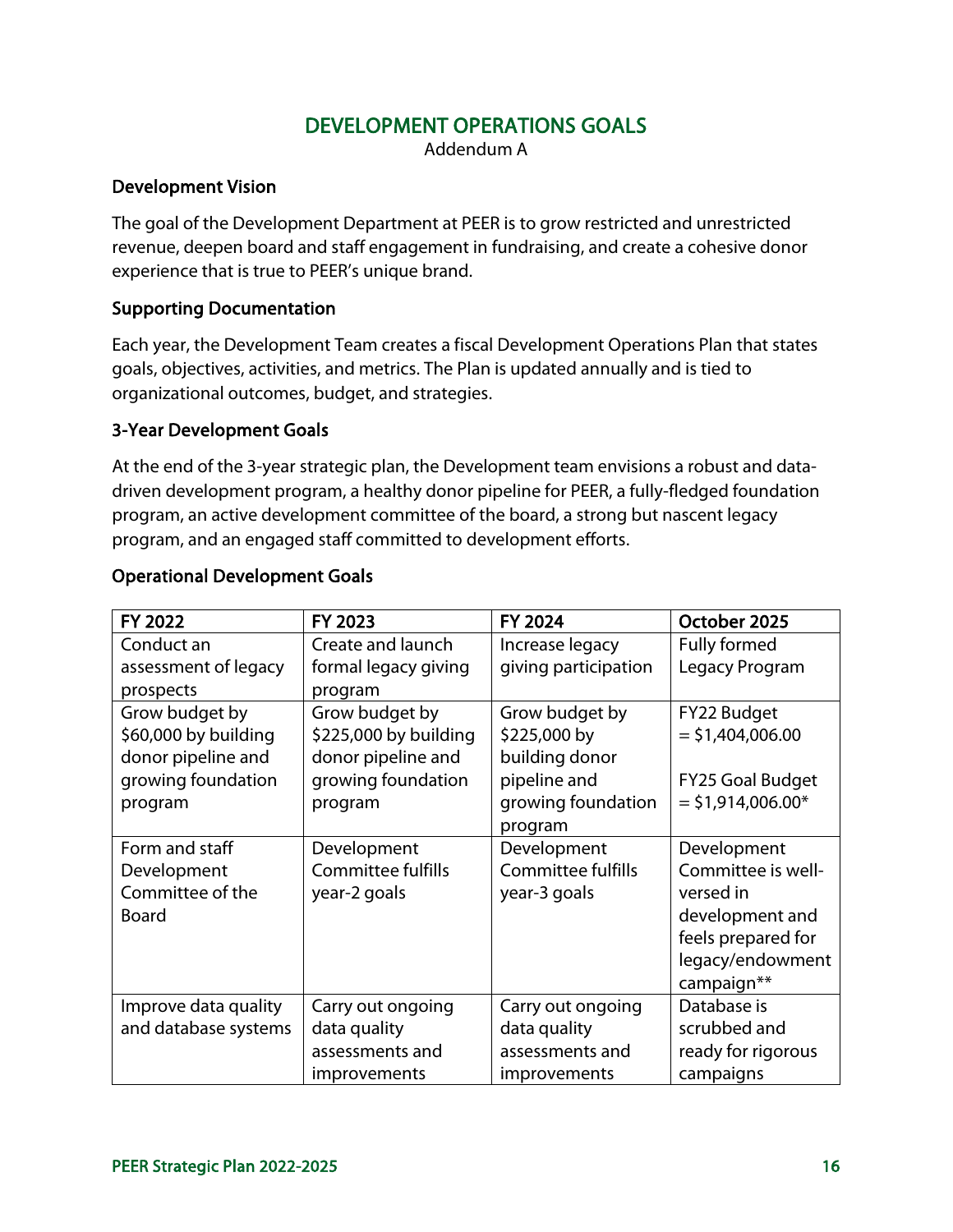| Staff understand the<br>development ops<br>plan | Staff feel motivated<br>and capable of<br>facilitating | Staff participate in<br>the donor life-cycle | Staff hold a<br>personal prospect<br>list of donors for |
|-------------------------------------------------|--------------------------------------------------------|----------------------------------------------|---------------------------------------------------------|
|                                                 | solicitations                                          |                                              | ongoing<br>stewardship                                  |

\*A Note on Increasing the Operating Budget

Summarized are the priority items for increased budget allocation. These line items total \$510,000 raised over three years and sustained thereafter. Increased budget allocation will go to support increasing staffing that supports writing and journalistic efforts, legal services, and administrative support.

\*\*A Note on an Endowment Campaign

Creating an endowment for PEER is a realistic and inspiring goal. However, before launching into a formal endowment campaign, to raise \$1-3 million for example, Development efforts must first focus on creating and growing a legacy program. Only when general operations are fully funded AND we have a cohesive community of legacy donors, can we consider an ambitious endowment campaign. I foresee an endowment campaign launch in the next five years if all funding prerequisites are met.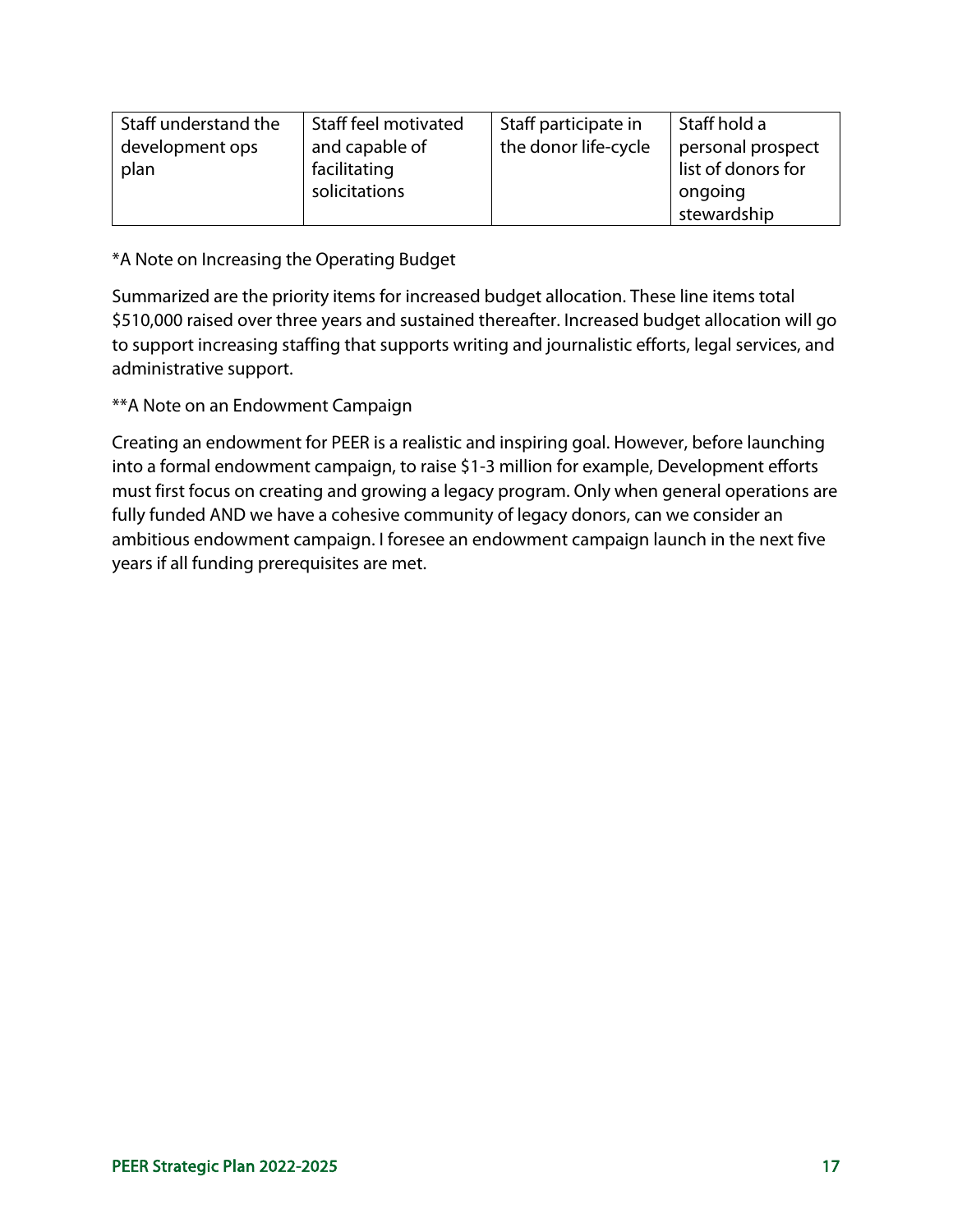### COMMUNICATIONS AND STRATEGY OVERVIEW

Addendum B

#### Communications Goal

Grow a dedicated network of current and former public employees and supporters to help protect the environment, natural resources, and public health.

#### **Strategies**

- 1. Grow an engaged digital community
- 2. Build up our staff presence as thought-leaders
- 3. Strengthen our communications network

#### **Tactics**

- 1. Create a strong and cohesive brand presence across our digital touchpoints
- 2. Implement organizational infrastructure to support digital growth/engagement
- 3. Create and explore more speaking engagements for staff
- 4. Partner with diverse collaborative organizations to host four webinars per year
- 5. Update PEER's Newsroom to be more media-focused and allow reporters to easily find our staff experts
- 6. Launch social media educational campaigns on whistleblowers, environmental health, and policy

#### Outcomes 2022-2025

- 1. PEER is positioned as a digitally integrated organization that has an engaged community across owned channels.
- 2. Organizational infrastructure is in place to support brand and messaging consistency, in addition to increased responsiveness.
- 3. We have a growing social community with over 15,000 members.
- 4. PEER has a strong, consistent digital brand presence.
- 5. PEER's website is a valued resource for the media, public, and potential clients.
- 6. PEER's webinar attendance has steady participation, growth, social media shares, and ongoing engagement.
- 7. PEER staff are highly sought after for interviews, frequently invited to speak at events, and are quoted by prestigious media outlets.
- 8. Donors are aware of PEER's true media impact.
- 9. Have launched 3-5 social media educational campaigns per year.